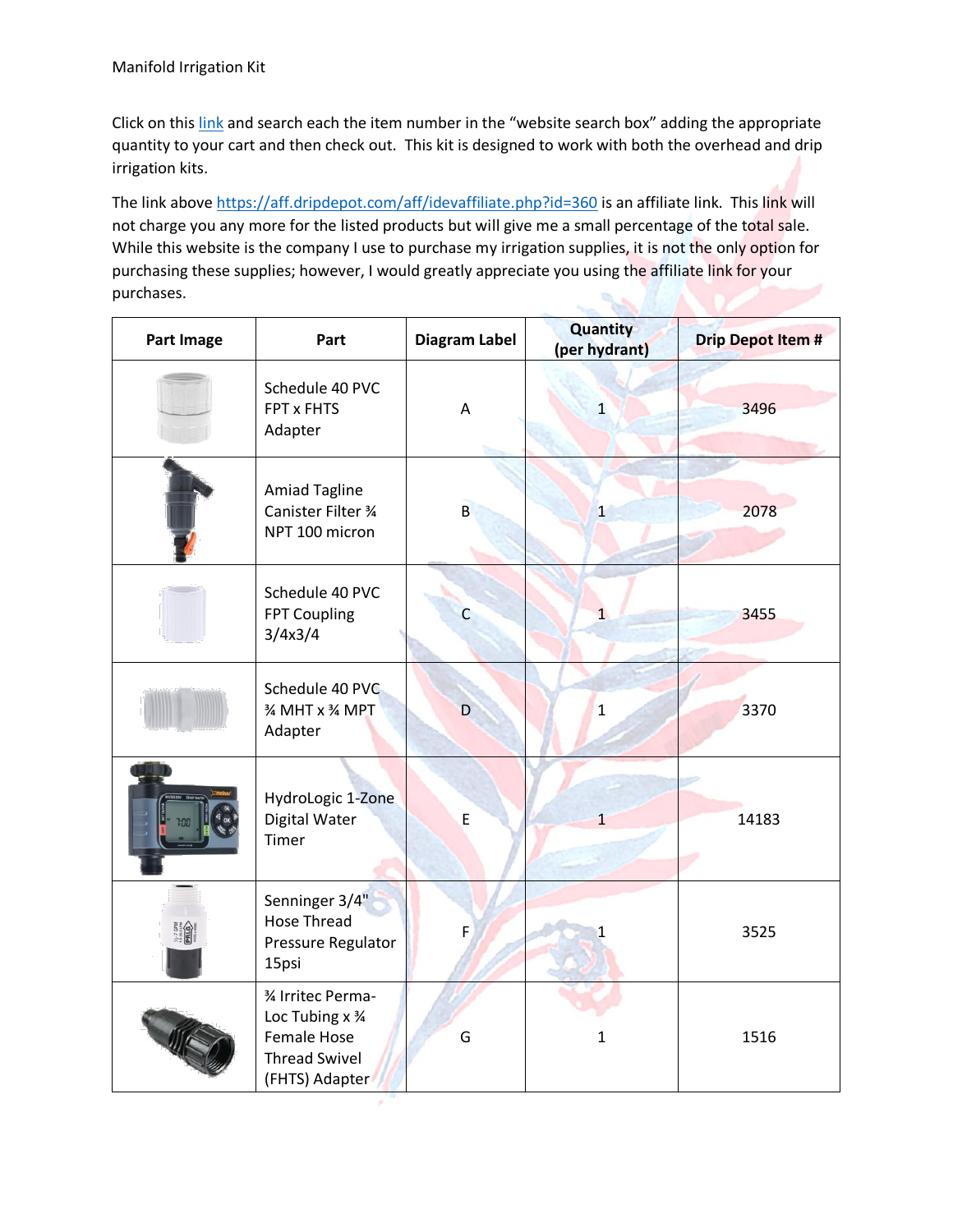| 3/4" Polyethylene<br>Tubing              | $\overline{\mathsf{H}}$ | Varies                                                                                                                                            | 3552  |
|------------------------------------------|-------------------------|---------------------------------------------------------------------------------------------------------------------------------------------------|-------|
| %" Stainless Steel<br>Worm Gear Clamp    | $\mathsf{I}$            | $2 - 4$                                                                                                                                           | 11254 |
| PVC 3/4" Barbed<br>Elbow                 | ı                       | $\mathbf{1}$                                                                                                                                      | 1784  |
| Underhill<br>ShortyPro Hose              | $\sf K$                 | <b>Optional</b> (see<br>diagram note<br>number 1)                                                                                                 | 10456 |
| 1/2" x 520" Thread<br>Seal Tape by Orbit |                         | $\mathbf{1}$                                                                                                                                      | 2660  |
| Orbit Brass 4 Way<br>Manifold            |                         | Used if you want<br>access to attach an<br>additional water<br>hose while<br>maintaining<br>vertical downward<br>pull on your<br>manifold system. | 8290  |